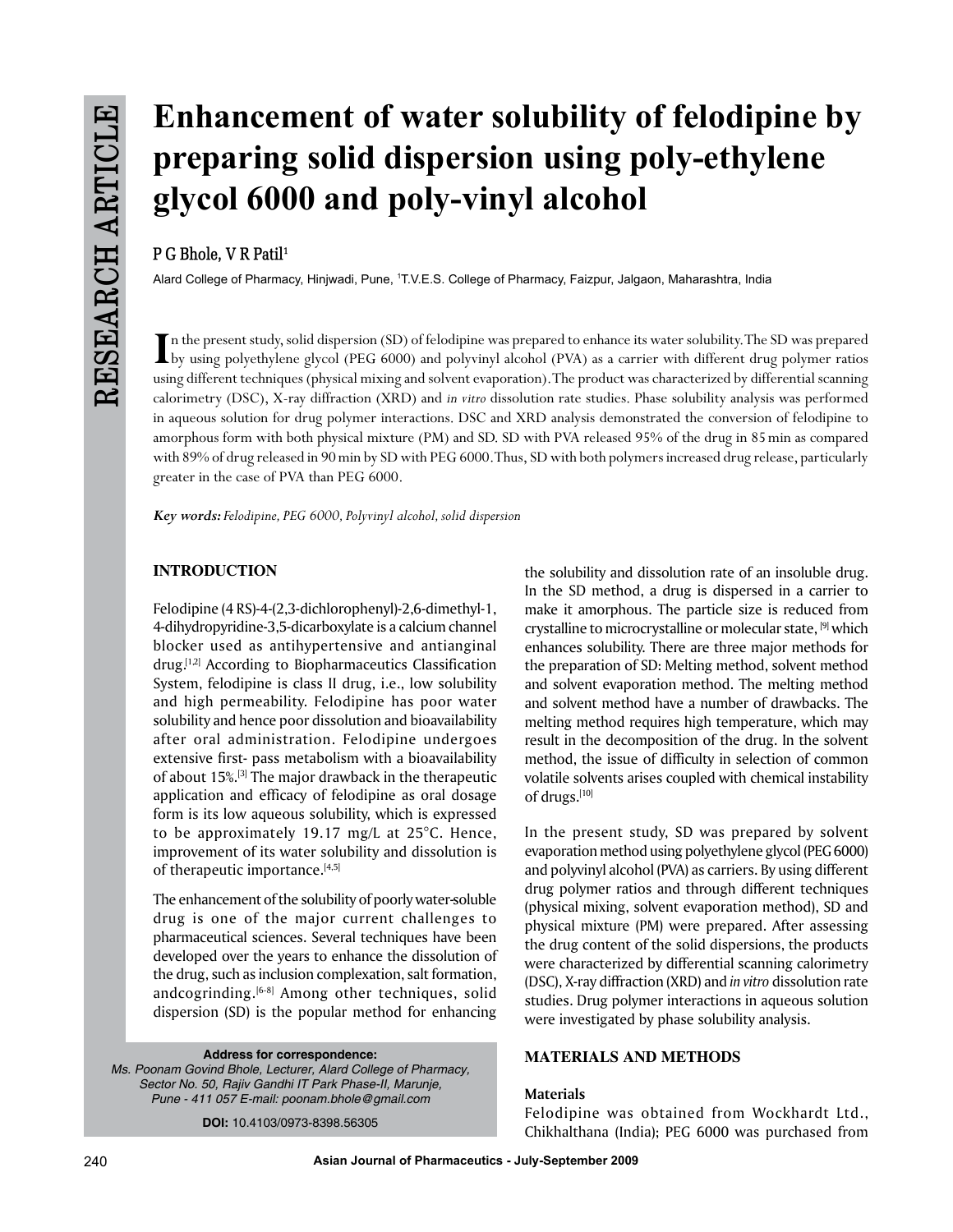Research Lab Ltd., Pune: PVA, NaOH, ethanol, pottasium dihydrogen phosphate, disodium hydrogen phosphate, HCl, lactose, magnesium state, Tween 80, and talc were obtained from Cipla Ltd, Mumbai, India.

#### **Methods**

#### *Phase solubility study*

Initially, phase solubility study was performed to prove that the solubility of the drug increases with the polymers at different ratios. The effect of concentration of PEG 6000 and PVA on equilibrium solubilities of felodipine in distilled water at  $37 \pm 0.5^{\circ}$ C was carried out by adding an excess of drug (20 mg) into a screw capped glass vial containing 20 ml of 0.1N HCl (pH 1.2) and various amounts of the carrier (1-6% w/v). The samples were placed on a water bath shaker and agitated at 37  $\pm$  0.5°C for 72 h, which was previously determined to be the adequate time for equilibration. An aliquot of each solution was withdrawn and filtered with syringe holder. The assay of felodipine was determined spectrophotometrically at 362 nm, a wavelength at which PEG6000 or PVA does not interfere.

#### *Preparation of felodipine solid dispersion particles*

Solid dispersion of felodipine in PEG 6000 and PVA are prepared in three different ratios (1:1, 1:3 and 1:6) by using solvent evaporation method. Felodipine was dissolved in an appropriate amount of ethanol (2.5 times the total weight of drug and polymer). After complete dissolution; solutions were transferred into a container in which the polymeric carriers PEG 6000 and PVA were present. The solvent was evaporated at 45°C, and resulting residue was dried in hot air oven for 1 h and stored for 24 h in a desiccator. Subsequently, the dispersion was ground in a mortar and passed through sieve no. 100.

Further a, physical mixture of felodipine is prepared by mixing the drug with PEG 6000 and PVA in the following ratios: 1:1, 1:3 and 1:6.

#### *Analysis of drug content in solid dispersion*

The content of felodipine in PM and SD (in ratios 1:1, 1:3 and 1:6 with PEG and PVA) was determined using UV spectroscopy and compared with drug alone. Accurately weighed solid dispersion or PM equivalent to 10 mg of felodipine was transferred to 100 ml volumetric flask and diluted to 100 ml with ethanol and sonicated for 30min for complete solubilization of the drug. Solution was filtered with membrane filter paper  $0.45 \mu m$ ; 1 ml of filtrate was taken and diluted to 100 ml with ethanol, and the absorbance was noted at 362 nm. The concentration of felodipine was determined by using the calibration curve of felodipine in ethanol.

For further evaluation of PM and SD of felodipine, ratio of the polymer was selected depending on maximum release in UV spectroscopy.

#### *Differential scanning calorimetry*

DSC was performed on felodipine (pure drug), PM and SD (each containing 5 mg of felodipine), which were sealed in aluminum pans. DSC thermograms were recorded from 50 to 200°C at a heating rate of 10°C/min. An empty pan was used as a reference. Prior to each experiment, the DSC baseline temperature and enthalpy were calibrated using Indium and a heating rate of 5°C/min. A nitrogen flow rate of 20 ml/min was used for each DSC run.

#### *X-ray diffraction*

X-ray powder diffraction (XRD) pattern of the drug in pure form and of PM and SD were obtained by using Philips PW1700 X-ray diffractometer with Cu k-a  $(l = 1.54056$  AO) radiation and a crystal monochromator, with a voltage of 45 mV and a current of 20 A. The diffraction patterns run at 5-10°/min terms of 2q angles.

#### **Preparation of tablets**

#### **Tablet formulation**

| Ingredients                | <b>Weight of ingredient</b> |
|----------------------------|-----------------------------|
| $SD$ of PVA $(1:6)$        | 70 mg                       |
| Microcrystalline cellulose | 32 mg                       |
| Lactose                    | 45 mg                       |
| Talc                       | 2 <sub>mg</sub>             |
| Magnesium stearate         | 1 <sub>mg</sub>             |
| Total weight               | 150 mg                      |

All the ingredients were accurately weighed. Then, these ingredients were thoroughly sieved through sieve no. 60, mixed in plastic vessel and subjected to direct compression on single flat punches with 8mm in diameter in a tablet compression machine.

#### **Evaluation of tablets**

Disintegration time of tablets was determined by using an apparatus (UC-21 Disintegration Test System) according to US Pharmacopoeia standards. The disintegration medium was degassed distilled water at 37°C. The friability of the tablet samples was measured using the Roche friabilator, which complies with USP testing standards. Pre-weighed 20 tablets were placed in friabilator, which was then operated for 100 revolutions, i.e., 4min. The tablets were then dedusted and re-weighed. Friability of the tablets was calculated as a percentage according to the following equation:

Friability in percentage  $=$  (initial weight – final weight/initial weight)  $\times$ 100

Thickness was determined using a micrometer; 10 individual tablets were used. Content uniformity was ensured by weighing the 10 tablets individually and dissolved in ethanol, which was then analysed spectrophotometrically at 362 nm. The drug content was determined by UV analysis at 362 nm.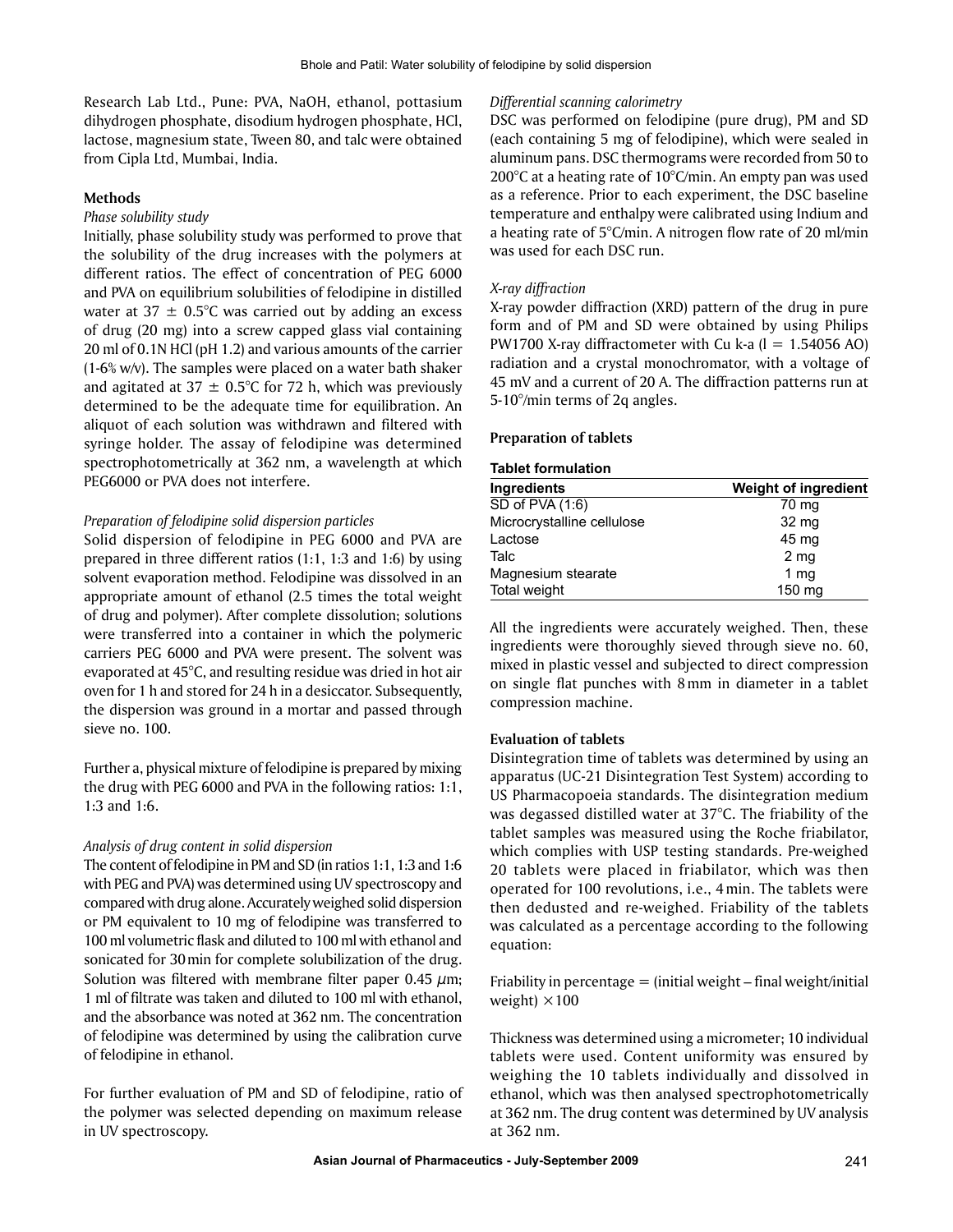#### **Dissolution rate studies**

Dissolution studies of felodipine from SDs and tablets were performed according to the method described in USP. Using apparatus 2 with the paddle rotating at 50 rpm along with 1.5% Tween 80 was used as a dissolution medium at pH 1.2 buffer and pH 6.8 buffer. A sample of SD equivalent to the 10 mg of felodipine was dispersed in 900 ml of dissolution medium at different time intervals; 5 ml samples were withdrawn through a filter. The amount of released felodipine was determined by UV analysis at 362 nm. It was found that PVA and PEG 6000 did not interfere with the assay at this wavelength.

#### **RESULT AND DISCUSSION**

#### **Phase solubility studies**

Figure 1 shows the effect of concentration of PEG6000 and PVA on solubility of felodipine. Saturation stability of drug was enhanced in all cases as compared to the control sample felodipine. A 4.66-fold increase in solubility of felodipine was observed in 18% w/v solution of PEG 6000. Further, a 4.68-fold increase in drug solubility was observed in 18% w/v solution of PVA. The phase solubility in pH 1.2 (0.1N HCl) was found to be linear in a wide range of PEG 6000 or PVA concentrations and corresponded to  $A<sub>L</sub>$  type. It can also be noted that the solubility significantly increases when the concentration is increased to 6% as compared to 4%. The increased solubility of drug is due to the formation of soluble complexes between the hydrophobic drug and hydrophilic carrier.

#### **Analysis of drug content**

Figure 2 shows the analysis of SD and PM of PVA and PEG with felodipine in various ratios (1:1, 1:3, 1:6) vs. % of drug content. The solubility of drug is increased with PM and SDs as compared with drug alone. The drug solubility is increased as the concentration of polymer is increased in the ratios from 1:1 to 1:6, and the solubility of drug is more with SD than PM. It can be noted that drug content is maximum with SD with PVA and PEG 6000 in the ratio 1:6. The solubility is more in pH 1.2 buffer than that in pH 6.8 buffer. This is a preliminary test that gives an early prediction of the drug solubility.

Polymers (PVA and PEG6000) in the ratio 1:6 used for PM and SD had released maximum drug; therefore further analysis of PM and SD in the ratio 1:6 were done with by using, DSC XRD, tablets prepared , by preparing tablets preparation and dissolution studies.

#### **Evaluation of differential scanning calorimetry curve**

DSC curve of felodipine, PEG 6000, and their PM and SD in 1:6 ratio shows that the thermogram of felodipine exhibited an endothermic peak at about 145.6°C corresponding to its melting point. The endothermic peak corresponding to melting peak of felodipine disappeared in the case of PM and SD with the PEG 6000. Similarly with PVA, the endothermic peak corresponding to melting peak of felodipine shifted to lower temperature (144.9°C) with reduced intensity in SD [Figure 3]. The disappearance of drug melting in lesser amount of drug is due to its dissolution in the melted carrier. Felodipine homogenizes with the carriers in an amorphous form.[11-13]

#### **X-ray diffraction studies**

Figure 4 shows the XRD pattern of felodipine, PEG 6000 and their PM and SD in molar ratio 1:6. Many diffraction peaks with high intensity were observed in the diffraction patterns of pure felodipine, PEG 6000 and PVA due to its crystalline nature. The intensity of peaks decreased in PM and furthermore decreased in SD. The intensity of felodipine peak at 10.090 remarkably reduced in SD of felodipine with PEG 6000 at ratio 1:6. In addition, the intensity of felodipine peaks at 26.120 remarkably reduced in SD with PVA, indicating amorphous state of the drug.<sup>[9]</sup>



**Figure 1:** The effect of concentration of PEG 6000 and polyvinyl alcohol on solubility of felodipine **Figure 2:** Analysis of solid disperison and physical mixture

Based on this data, we can confirm that a structural modification occurred in molecular state felodipine. the

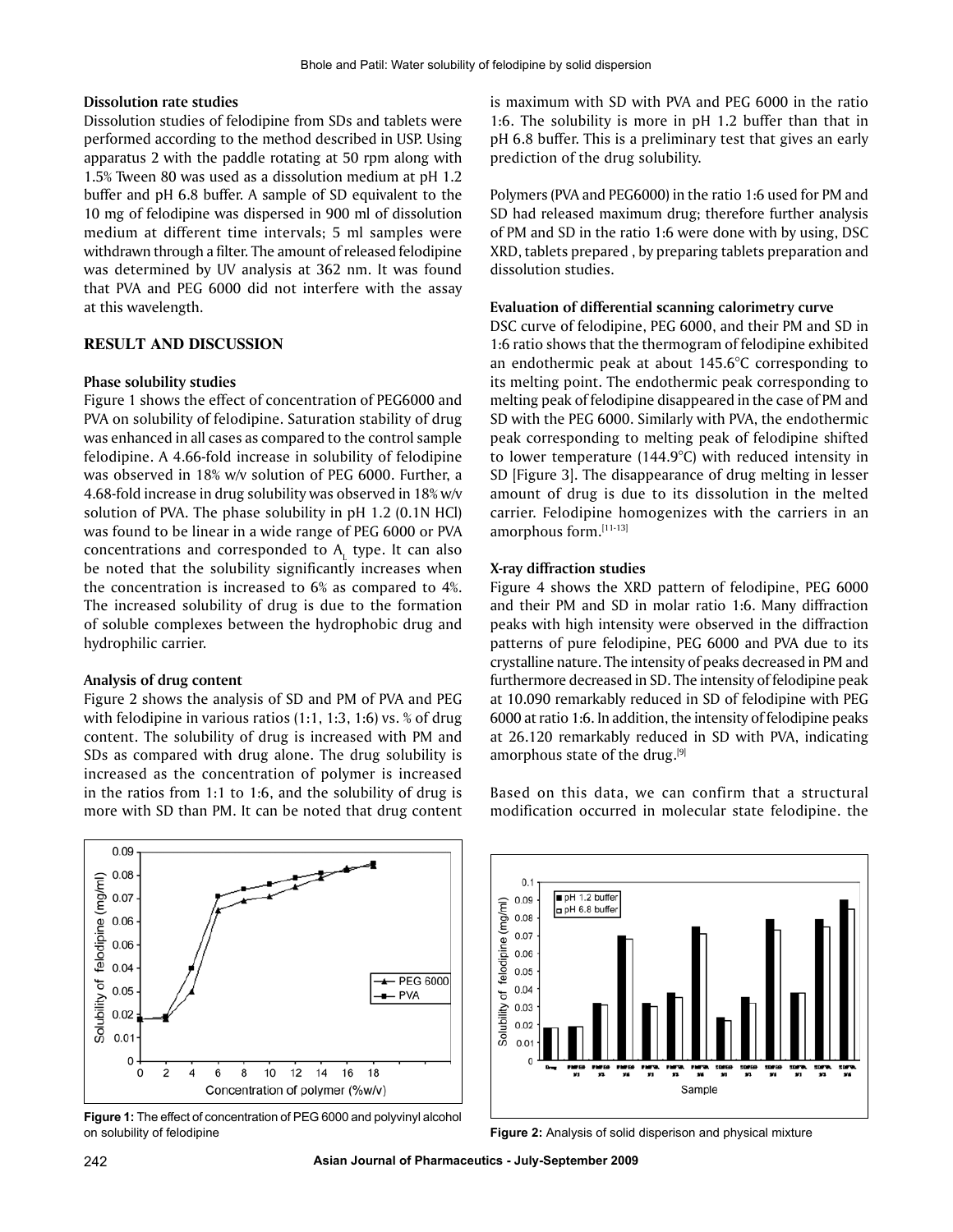physical state of felodipine is crystalline, but that of carrier is amorphous. The molecular state of felodipine prepared as drug carrier SD changed from crystalline state to microcrystalline stat, and the presence of some peaks of the drug might be due to some amount of drug that was present outside the SD, i.e., it was not dispersed monomolecularly. The diffused peaks in SD shows entrapped drug molecules that were monomolecularly dispersed in the carrier bed.  $[14,15]$ 

#### **Evaluation of tablets**

The evaluation of felodipine tablets is shown in Table 1. All the parameters of the tablets were found to be within IP limits.

#### **Dissolution studies**

The results of *in-vitro* dissolution studies of felodipine, its PM and SD with carriers in pH 1.2 and 6.8 buffer are shown in Figures 5 and 6. Inspection of the reported data reveals that the dissolution rate of pure felodipine is very slow. The dissolution



**Figure 3:** DSC analysis of felodipine, PEG 6000, PVA, PM and SD. (a: Felodipine, b: PEG 6000, c: PVA, d: PM of PEG 6000, e: PM of PVA, f: SD of PEG 6000 (1:6), g: SD of PVA)

of a poorly water-soluble drug requires a dissolution medium that is entirely different from that used for water-insoluble drugs. One of the techniques that have been useful in that dissolution of insoluble drugs is the incorporation of a small amount of surfactant in the dissolution medium. Hence, Tween 80 is used as surfactant for improving dissolution. The

#### **Table 1: Evaluation of tablet (n = 3)**

| <b>Parameters</b>              | Formulated tablet (± SD) |
|--------------------------------|--------------------------|
| Weight uniformity (mg)         | $149.5 \pm 0.5$          |
| Friability (%)                 | $0.790 \pm 0.005$        |
| Thickness (mm)                 | $2.70 \pm 0.06$          |
| Hardness (kg/cm <sup>2</sup> ) | $4.20 \pm 0.05$          |
| Content uniformity (%)         | $99.0 \pm 0.5$           |
| Disintegration time (min)      | $10.00 \pm 0.05$         |
|                                |                          |



**Figure 4:** X-ray diffraction analysis of felodipine, PEG 6000, PVA, PM and SD. (a: Felodipine, b: PEG 6000, c: PVA, d: PM of PEG 6000, e: PM of PVA, f: SD of PEG 6000 (1:6), g: SD of PVA)